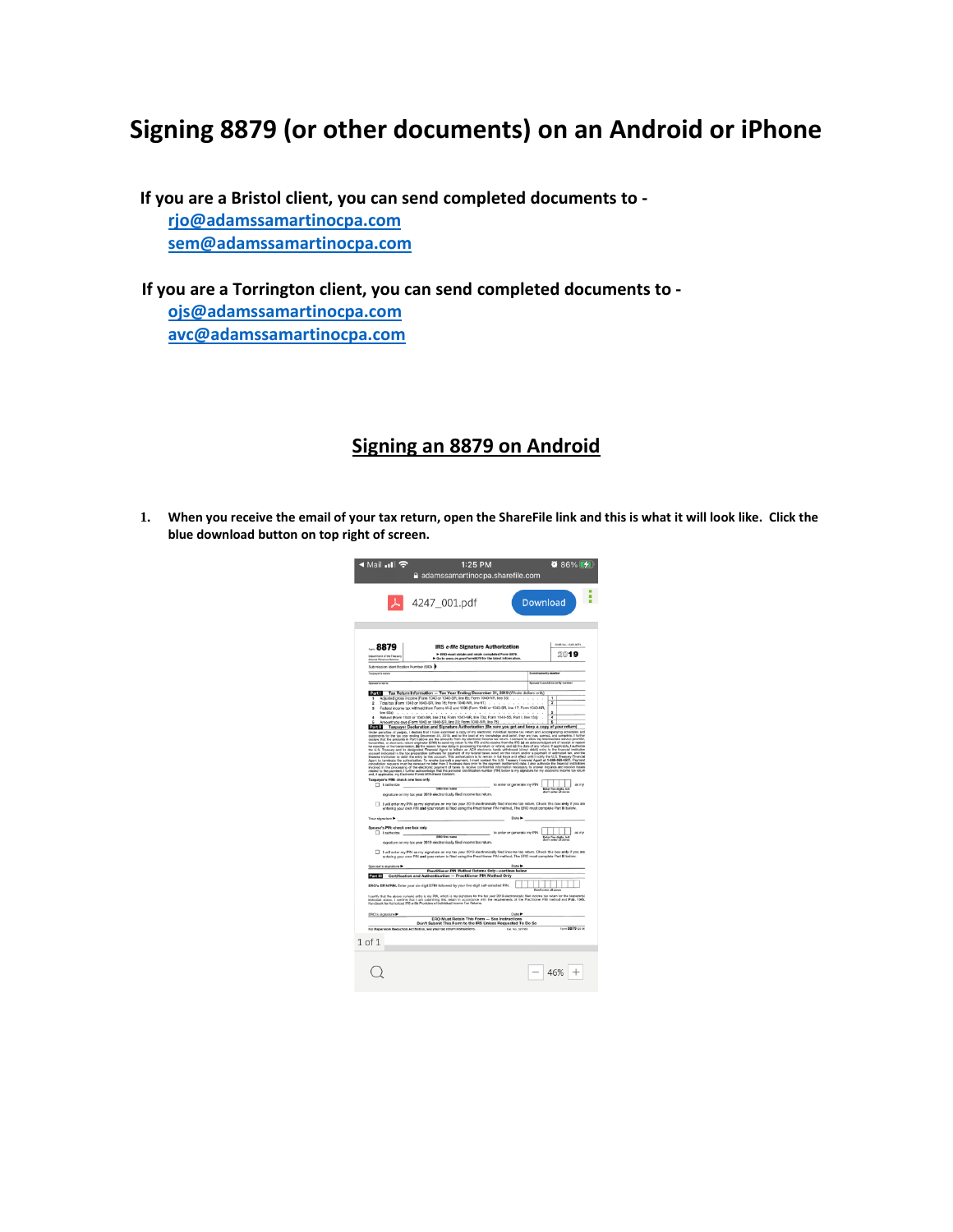**2. You will then need to open the downloaded document and click the pencil icon at the bottom of the screen to edit.**



**3. Select the circled icon in the picture below and then select Free Draw from the list**



**4. You can now draw your signature and any other necessary information in and hit done once complete**

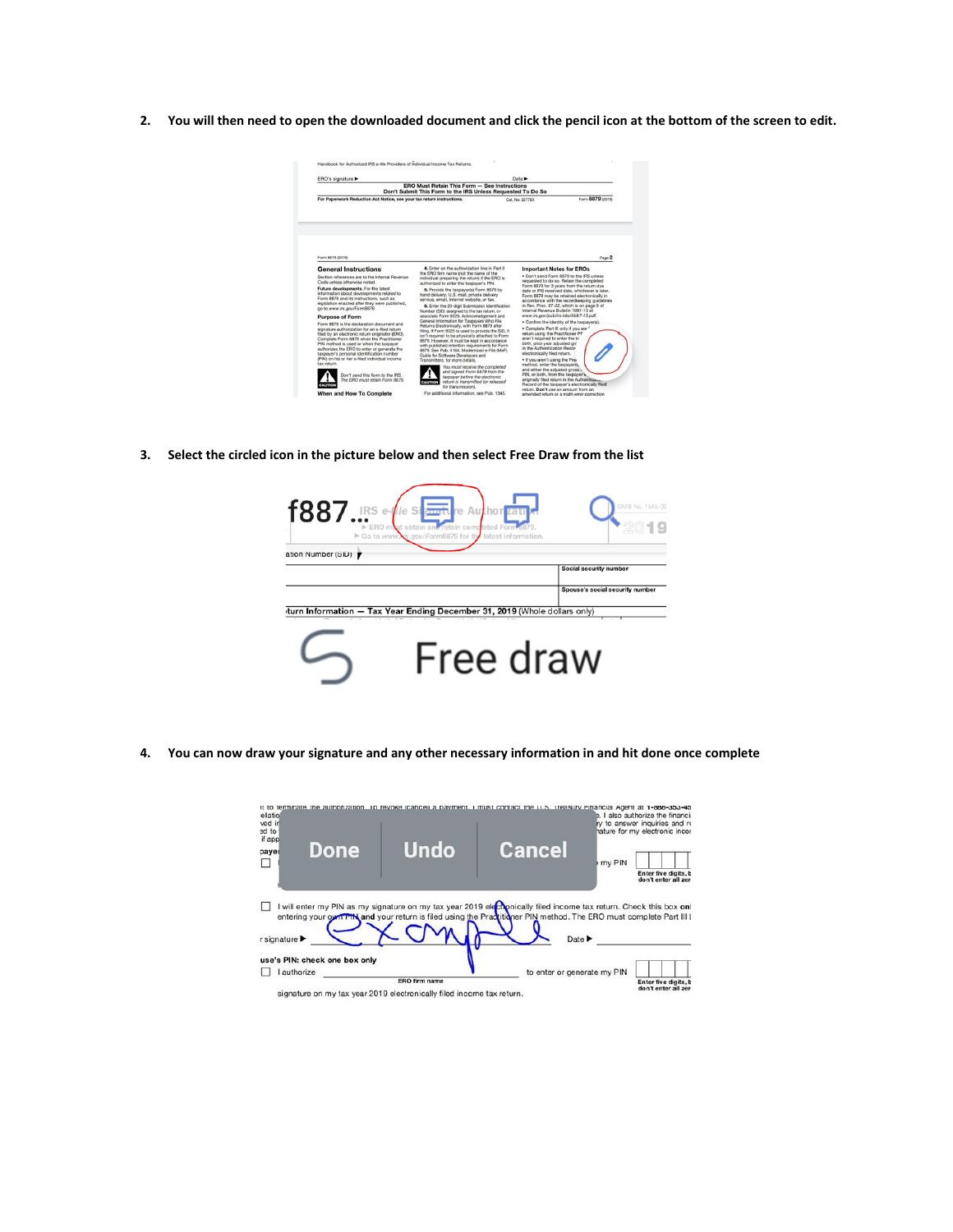**5. Next, select the circled icon below and choose save. Then select the icon again and click share. Please select to share the annotated image on the next screen and then hit ok** 

| the Treasury<br>nue Service            | 79 f887.IRS e-file Startle Author <sub>ea</sub><br>ERO must obtain and retain completed Form<br>▶ Go to www.irs.gov/Form8879 for the latest infor |
|----------------------------------------|---------------------------------------------------------------------------------------------------------------------------------------------------|
| Submission identification Number (SID) |                                                                                                                                                   |
| Taxpayer's name                        |                                                                                                                                                   |

**6. Choose your email provider from the icons that will appear and your signed document will be attached to an e-mail to send to us**

**\_\_\_\_\_\_\_\_\_\_\_\_\_\_\_\_\_\_\_\_\_\_\_\_\_\_\_\_\_\_\_\_\_\_\_\_\_\_\_\_\_\_\_\_\_\_\_\_\_\_\_\_\_\_\_\_\_\_\_\_\_\_\_\_\_\_\_\_\_\_\_\_\_\_\_\_\_\_\_\_\_\_\_\_**

## **Signing 8879 on iPhone**

**1. When you receive the email of your tax return, open the ShareFile link and this is what it will look like. Click the blue download button on top right of screen.**

| ৰ Mail <b>Il</b> হি                                                                                                                                                        | 1:25 PM                                                                                                                                                                                                                                                                                                                                                                                                                                                                                                                                                                                                                                                                                                                                                                                                                                                                                                                                                                                                                                                                                                                                                                                                                                                                                                                                                                                                                                                                               |                                                                                                    | $0.86\%$ $41$                                                                                                                                                    |
|----------------------------------------------------------------------------------------------------------------------------------------------------------------------------|---------------------------------------------------------------------------------------------------------------------------------------------------------------------------------------------------------------------------------------------------------------------------------------------------------------------------------------------------------------------------------------------------------------------------------------------------------------------------------------------------------------------------------------------------------------------------------------------------------------------------------------------------------------------------------------------------------------------------------------------------------------------------------------------------------------------------------------------------------------------------------------------------------------------------------------------------------------------------------------------------------------------------------------------------------------------------------------------------------------------------------------------------------------------------------------------------------------------------------------------------------------------------------------------------------------------------------------------------------------------------------------------------------------------------------------------------------------------------------------|----------------------------------------------------------------------------------------------------|------------------------------------------------------------------------------------------------------------------------------------------------------------------|
|                                                                                                                                                                            | adamssamartinocpa.sharefile.com                                                                                                                                                                                                                                                                                                                                                                                                                                                                                                                                                                                                                                                                                                                                                                                                                                                                                                                                                                                                                                                                                                                                                                                                                                                                                                                                                                                                                                                       |                                                                                                    |                                                                                                                                                                  |
|                                                                                                                                                                            | ↓ 4247_001.pdf                                                                                                                                                                                                                                                                                                                                                                                                                                                                                                                                                                                                                                                                                                                                                                                                                                                                                                                                                                                                                                                                                                                                                                                                                                                                                                                                                                                                                                                                        | Download                                                                                           |                                                                                                                                                                  |
| -- 8879<br>Department of the Treasur,<br>Internal Fleverse Service<br>Submission Identification Number (SID)                                                               | <b>IRS e-file Signature Authorization</b><br>ERO must obtain and retain completed Form 8879.<br>Co to www.irs.gov/Form8879 for the latest informatio                                                                                                                                                                                                                                                                                                                                                                                                                                                                                                                                                                                                                                                                                                                                                                                                                                                                                                                                                                                                                                                                                                                                                                                                                                                                                                                                  |                                                                                                    | OMB No. 1545-0074<br>2019                                                                                                                                        |
| Taxonom's name                                                                                                                                                             |                                                                                                                                                                                                                                                                                                                                                                                                                                                                                                                                                                                                                                                                                                                                                                                                                                                                                                                                                                                                                                                                                                                                                                                                                                                                                                                                                                                                                                                                                       | <b>Social security number</b>                                                                      |                                                                                                                                                                  |
| Source's owner                                                                                                                                                             |                                                                                                                                                                                                                                                                                                                                                                                                                                                                                                                                                                                                                                                                                                                                                                                                                                                                                                                                                                                                                                                                                                                                                                                                                                                                                                                                                                                                                                                                                       |                                                                                                    | Spouse's social security number                                                                                                                                  |
| Part I<br>$\circ$<br>٠<br>line 62a0<br>Taxpayer's PIN: check one box only<br>$\Box$ 1 authorize<br>Your signature<br>Spouse's PIN: check one box only<br>$\Box$ Lauthorize | Tax Return Information - Tax Year Ending December 31, 2019 (Whole dollars only)<br>Adjusted gross income (Form 1040 or 1040-SR, line Bb; Form 1040-NR, line 35)<br>Total tax (Form 1040 or 1040-SR, line 16; Form 1040-NR, line 61) .<br>Federal income tax withheld from Forms W-2 and 1099 (Form 1040 or 1043-SR, line 17; Form 1040-NR,<br>Retund (Form 1040 or 1040-SR, line 21a; Form 1040-NR, line 73a; Form 1040-SS, Part I, line 13a)<br>Amount you owe (Form 1040 or 1040-SR, line 23; Form 1040-NR, line 75)<br>2011 Taxpayer Declaration and Signature Authorization (Be sure you get and keep a copy of your return)<br>Under paralties of perjury, I declare that I have examined a copy of my electronic individual income tax return and accompany<br><b>ERO</b> firm name<br>signature on my tax year 2019 electronically filed income tax return.<br>I will enter my PIN as my signature on my tax year 2019 electronically fied income tax return. Check this box enty if you are<br>entering your own PIN and your return is filed using the Practitioner PIN method. The ERO must complete Part III below.<br>ERO firm name<br>signature on my tax year 2019 electronically filed income tax return.<br>I will enter my PIN as my signature on my tax year 2019 electronically filed income tax return. Check this box enty if you are<br>entering your own PIN and your return is filed using the Practitioner PIN method. The ERO must complete Part III below. | $\sim$ $\sim$ $\sim$<br>×.<br>to enter or generate my PIN<br>Date ><br>to enter or generate my PIN | ī<br>5<br>ä<br>$\overline{4}$<br>ins and<br>as my<br>Enter five digits, but<br>don't enter all pares<br>as my<br>Enter five digits, but<br>don't enter all zenos |
| Spouse's signature                                                                                                                                                         |                                                                                                                                                                                                                                                                                                                                                                                                                                                                                                                                                                                                                                                                                                                                                                                                                                                                                                                                                                                                                                                                                                                                                                                                                                                                                                                                                                                                                                                                                       | Date P                                                                                             |                                                                                                                                                                  |
| <b>Part III</b>                                                                                                                                                            | Practitioner PIN Method Returns Only-continue below<br>Certification and Authentication - Practitioner PIN Method Only                                                                                                                                                                                                                                                                                                                                                                                                                                                                                                                                                                                                                                                                                                                                                                                                                                                                                                                                                                                                                                                                                                                                                                                                                                                                                                                                                                |                                                                                                    |                                                                                                                                                                  |
| ERO's signature                                                                                                                                                            | ERO's EFIN/PIN. Enter your six-digit EFIN followed by your five-digit self-selected PIN.<br>I cerify that the above numeric entry is my PBI, which is my signature for the tax year 2019 electronically fied income tax return for the taxpayed<br>Indicated above. I confirm that I aam submitting this man in a scordance w                                                                                                                                                                                                                                                                                                                                                                                                                                                                                                                                                                                                                                                                                                                                                                                                                                                                                                                                                                                                                                                                                                                                                         | Date >                                                                                             | an a                                                                                                                                                             |
|                                                                                                                                                                            | ERO Must Retain This Form - See Instructions<br>Don't Submit This Form to the IRS Unless Requested To Do So                                                                                                                                                                                                                                                                                                                                                                                                                                                                                                                                                                                                                                                                                                                                                                                                                                                                                                                                                                                                                                                                                                                                                                                                                                                                                                                                                                           |                                                                                                    |                                                                                                                                                                  |
| $1$ of $1$                                                                                                                                                                 | For Paparwork Reduction Act Nation, see your tax return instructions.                                                                                                                                                                                                                                                                                                                                                                                                                                                                                                                                                                                                                                                                                                                                                                                                                                                                                                                                                                                                                                                                                                                                                                                                                                                                                                                                                                                                                 | Call, No. 327780                                                                                   | <b>Engrs 8879 (2119)</b>                                                                                                                                         |
|                                                                                                                                                                            |                                                                                                                                                                                                                                                                                                                                                                                                                                                                                                                                                                                                                                                                                                                                                                                                                                                                                                                                                                                                                                                                                                                                                                                                                                                                                                                                                                                                                                                                                       |                                                                                                    |                                                                                                                                                                  |
|                                                                                                                                                                            |                                                                                                                                                                                                                                                                                                                                                                                                                                                                                                                                                                                                                                                                                                                                                                                                                                                                                                                                                                                                                                                                                                                                                                                                                                                                                                                                                                                                                                                                                       |                                                                                                    | 46%                                                                                                                                                              |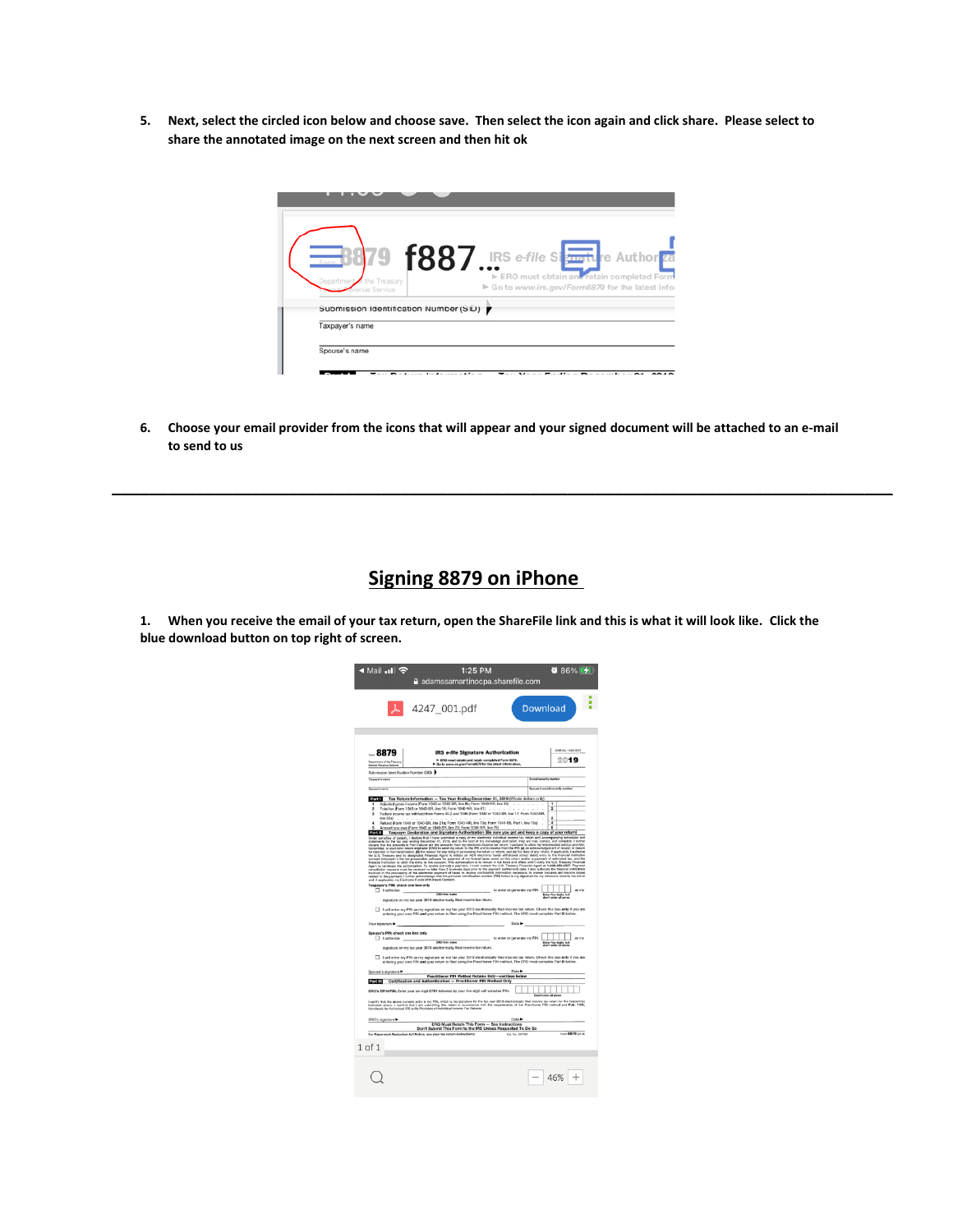**2. Click the "share" button on the bottom of screen.**

| Your signature |                                                                                                                                                                                                                                                           |                                                             |                             |                       |                                                 |                  |
|----------------|-----------------------------------------------------------------------------------------------------------------------------------------------------------------------------------------------------------------------------------------------------------|-------------------------------------------------------------|-----------------------------|-----------------------|-------------------------------------------------|------------------|
|                | Spouse's PIN: check one box only                                                                                                                                                                                                                          |                                                             |                             |                       |                                                 |                  |
|                | $\Box$ I authorize                                                                                                                                                                                                                                        |                                                             | to enter or generate my PIN |                       |                                                 | as my            |
|                | <b>ERO firm name</b>                                                                                                                                                                                                                                      |                                                             |                             |                       | Enter five digits, but<br>don't enter all zeros |                  |
|                | signature on my tax year 2019 electronically filed income tax return.                                                                                                                                                                                     |                                                             |                             |                       |                                                 |                  |
|                | I will enter my PIN as my signature on my tax year 2019 electronically filed income tax return. Check this box only if you are<br>entering your own PIN and your return is filed using the Practitioner PIN method. The ERO must complete Part III below. |                                                             |                             |                       |                                                 |                  |
|                | Spouse's signature                                                                                                                                                                                                                                        |                                                             | Date >                      |                       |                                                 |                  |
|                |                                                                                                                                                                                                                                                           | <b>Practitioner PIN Method Returns Only-continue below</b>  |                             |                       |                                                 |                  |
| Part III       | Certification and Authentication - Practitioner PIN Method Only                                                                                                                                                                                           |                                                             |                             |                       |                                                 |                  |
|                |                                                                                                                                                                                                                                                           |                                                             |                             |                       |                                                 |                  |
|                | ERO's EFIN/PIN. Enter your six-digit EFIN followed by your five-digit self-selected PIN.                                                                                                                                                                  |                                                             |                             | Don't enter all zeros |                                                 |                  |
|                | I certify that the above numeric entry is my PIN, which is my signature for the tax year 2019 electronically filed income tax return for the taxpayer(s)                                                                                                  |                                                             |                             |                       |                                                 |                  |
|                |                                                                                                                                                                                                                                                           |                                                             |                             |                       |                                                 |                  |
|                |                                                                                                                                                                                                                                                           |                                                             |                             |                       |                                                 |                  |
|                | ERO's signature ▶                                                                                                                                                                                                                                         |                                                             | Date $\blacktriangleright$  |                       |                                                 |                  |
|                |                                                                                                                                                                                                                                                           | <b>ERO Must Retain This Form - See Instructions</b>         |                             |                       |                                                 |                  |
|                | For Paperwork Reduction Act Notice, see your tax return instructions.                                                                                                                                                                                     | Don't Submit This Form to the IRS Unless Requested To Do So | Cat. No. 32778X             |                       |                                                 | Form 8879 (2019) |
|                |                                                                                                                                                                                                                                                           |                                                             |                             |                       |                                                 |                  |

**3. Select Markup. This will allow you to use your finger as a pen to sign the document.**

| download<br>PDF Document · 113 KB Options > |                                                                                                                  |
|---------------------------------------------|------------------------------------------------------------------------------------------------------------------|
| <b>Add to Reading List</b>                  | ∞                                                                                                                |
| <b>Add Bookmark</b>                         | M                                                                                                                |
| <b>Add to Favorites</b>                     | ☆                                                                                                                |
| Find on Page                                | Q                                                                                                                |
| Add to Home Screen                          | $\boxplus$                                                                                                       |
| Save to Files                               | 一                                                                                                                |
| Markup                                      | $\mathfrak{D}% _{T}=\mathfrak{D}_{T}\!\left( a,b\right) ,\mathfrak{D}_{T}=\mathfrak{D}_{T}\!\left( a,b\right) ,$ |
| Print                                       | G                                                                                                                |
| tiave to Pinterest                          |                                                                                                                  |
| Actions.                                    |                                                                                                                  |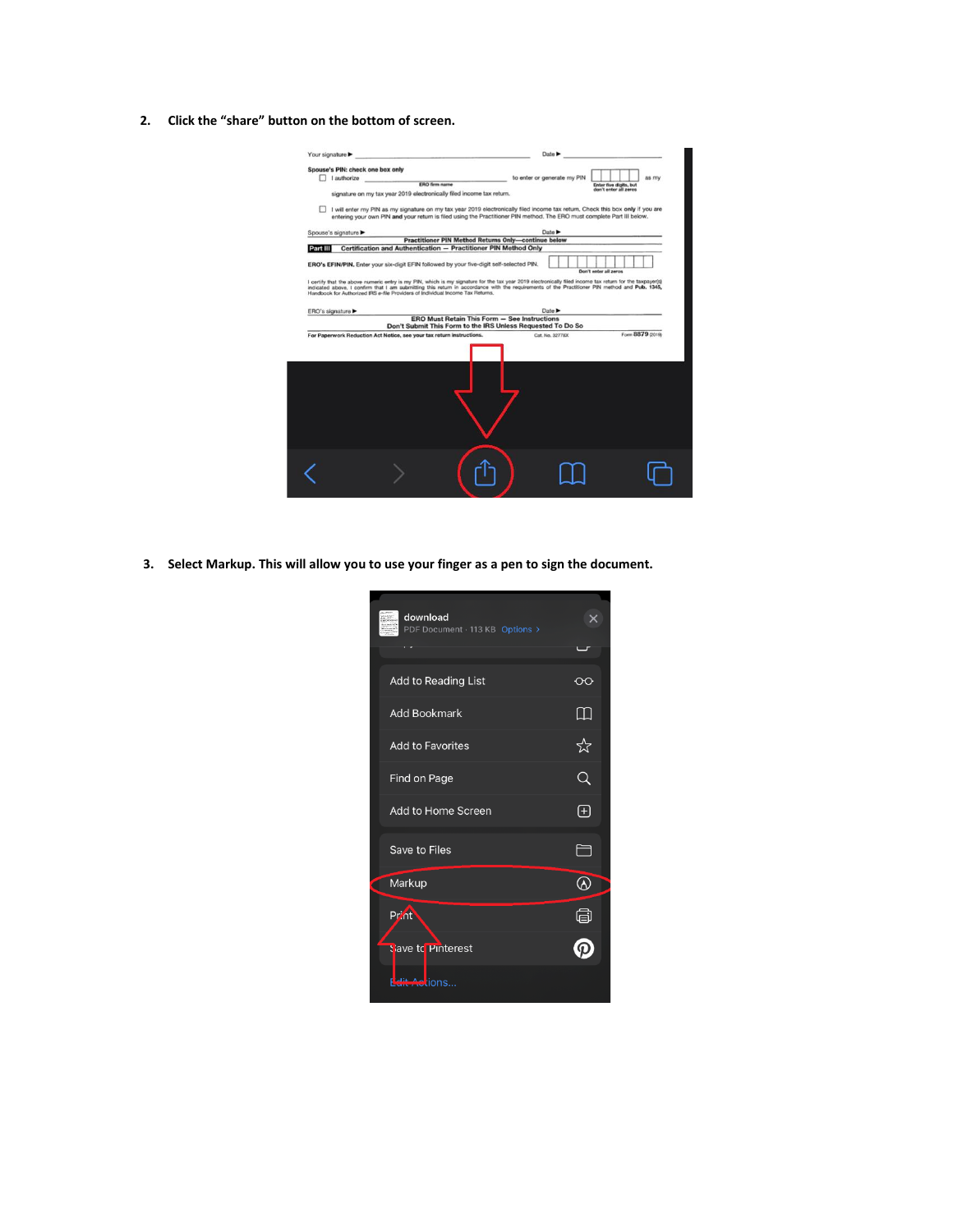**4. Select your pen type and color. If you are filing single, sign where it says, "Your Signature" If you are filing jointly, the primary taxpayer should sign in "Your Signature" and the spouse should sign in "Spouse's Signature"**

|          | Taxpayer's PIN: check one box only<br>I authorize |                                                                                                                                                                                                                                                                                                                                                                                             | to enter or generate my PIN |  |                       |                                                        | as my |
|----------|---------------------------------------------------|---------------------------------------------------------------------------------------------------------------------------------------------------------------------------------------------------------------------------------------------------------------------------------------------------------------------------------------------------------------------------------------------|-----------------------------|--|-----------------------|--------------------------------------------------------|-------|
|          | <b>ERO firm name</b>                              |                                                                                                                                                                                                                                                                                                                                                                                             |                             |  |                       | <b>Enter five digits, but</b><br>don't enter all zeros |       |
|          |                                                   | signature on my tax year 2019 electronically filed income tax return.                                                                                                                                                                                                                                                                                                                       |                             |  |                       |                                                        |       |
|          |                                                   | I will enter my PIN as my signature on my tax year 2019 electronically filed income tax return. Check this box only if you are<br>entering your own PIN and your return is filed using the Practitioner PIN method. The ERO must complete Part III below.                                                                                                                                   |                             |  |                       |                                                        |       |
|          | Your signature > Example                          |                                                                                                                                                                                                                                                                                                                                                                                             | Date $\blacktriangleright$  |  |                       |                                                        |       |
|          | Spouse's PIN: check one box only                  |                                                                                                                                                                                                                                                                                                                                                                                             |                             |  |                       |                                                        |       |
|          | I authorize                                       |                                                                                                                                                                                                                                                                                                                                                                                             | to enter or generate my PIN |  |                       |                                                        | as my |
|          |                                                   | <b>ERO firm name</b>                                                                                                                                                                                                                                                                                                                                                                        |                             |  |                       | Enter five digits, but<br>don't enter all zeros        |       |
|          |                                                   | signature on my tax year 2019 electronically filed income tax return.                                                                                                                                                                                                                                                                                                                       |                             |  |                       |                                                        |       |
|          |                                                   |                                                                                                                                                                                                                                                                                                                                                                                             |                             |  |                       |                                                        |       |
|          |                                                   | I will enter my PIN as my signature on my tax year 2019 electronically filed income tax return. Check this box only if you are<br>entering your own PIN and your return is filed using the Practitioner PIN method. The ERO must complete Part III below.                                                                                                                                   |                             |  |                       |                                                        |       |
|          | Spouse's signature                                |                                                                                                                                                                                                                                                                                                                                                                                             | Date <b>&gt;</b>            |  |                       |                                                        |       |
| Part III |                                                   | <b>Practitioner PIN-Method Returns Only-continue below</b><br>Certification and Authentication - Practitioner PIN Method Only                                                                                                                                                                                                                                                               |                             |  |                       |                                                        |       |
|          |                                                   | ERO's EFIN/PIN. Enter your six-digit EFIN followed by your five-digit self-selected PIN.                                                                                                                                                                                                                                                                                                    |                             |  |                       |                                                        |       |
|          |                                                   | I certify that the above numeric entry is my PIN, which is my signature for the tax year 2019 electronically filed income tax return for the taxpayer(s)<br>indicated above. I confirm that I am submitting this return in accordance with the requirements of the Practitioner PIN method and Pub. 1345,<br>Handbook for Authorized IRS e-file Providers of Individual Income Tax Returns. |                             |  | Don't enter all zeros |                                                        |       |
|          | ERO's signature                                   |                                                                                                                                                                                                                                                                                                                                                                                             | Date <b>&gt;</b>            |  |                       |                                                        |       |
|          |                                                   | <b>ERO Must Retain This Form - See Instructions</b><br>Don't Submit This Form to the IRS Unless Requested To Do So                                                                                                                                                                                                                                                                          |                             |  |                       |                                                        |       |

**5. Once signed, press the "share" button on bottom left corner. This will bring up options on how to send it.**

|                | I authorize                                                                                                                                                                                                                                                                                                                                                                                                                                                                             | to enter or generate my PIN               | as my                                           |
|----------------|-----------------------------------------------------------------------------------------------------------------------------------------------------------------------------------------------------------------------------------------------------------------------------------------------------------------------------------------------------------------------------------------------------------------------------------------------------------------------------------------|-------------------------------------------|-------------------------------------------------|
|                | <b>ERO firm name</b>                                                                                                                                                                                                                                                                                                                                                                                                                                                                    |                                           | Enter five digits, but<br>don't enter all zeros |
|                | signature on my tax year 2019 electronically filed income tax return.                                                                                                                                                                                                                                                                                                                                                                                                                   |                                           |                                                 |
|                | I will enter my PIN as my signature on my tax year 2019 electronically filed income tax return. Check this box only if you are<br>entering your own PIN and your return is filed using the Practitioner PIN method. The ERO must complete Part III below.                                                                                                                                                                                                                               |                                           |                                                 |
| Your signature |                                                                                                                                                                                                                                                                                                                                                                                                                                                                                         | Date $\blacktriangleright$                |                                                 |
|                | Spouse's PIN: check one box only                                                                                                                                                                                                                                                                                                                                                                                                                                                        |                                           |                                                 |
|                | I authorize                                                                                                                                                                                                                                                                                                                                                                                                                                                                             | to enter or generate my PIN               | as my                                           |
|                | <b>ERO firm name</b><br>signature on my tax year 2019 electronically filed income tax return.                                                                                                                                                                                                                                                                                                                                                                                           |                                           | Enter five digits, but<br>don't enter all zeros |
|                |                                                                                                                                                                                                                                                                                                                                                                                                                                                                                         |                                           |                                                 |
|                | I will enter my PIN as my signature on my tax year 2019 electronically filed income tax return. Check this box only if you are                                                                                                                                                                                                                                                                                                                                                          |                                           |                                                 |
|                | entering your own PIN and your return is filed using the Practitioner PIN method. The ERO must complete Part III below.                                                                                                                                                                                                                                                                                                                                                                 |                                           |                                                 |
|                | Spouse's signature                                                                                                                                                                                                                                                                                                                                                                                                                                                                      | Date $\blacktriangleright$                |                                                 |
|                | Practitio                                                                                                                                                                                                                                                                                                                                                                                                                                                                               | er PIN Method Returns Only-continue below |                                                 |
| Part III       | Certification and Authentication - Practitioner PIN Method Only                                                                                                                                                                                                                                                                                                                                                                                                                         |                                           |                                                 |
|                |                                                                                                                                                                                                                                                                                                                                                                                                                                                                                         |                                           |                                                 |
|                |                                                                                                                                                                                                                                                                                                                                                                                                                                                                                         |                                           |                                                 |
|                | ERO's EFIN/PIN, Enter your six-digit EFIN followed by your five-digit self-selected PIN.<br>I certify that the above numeric entry is my PIN, which is my signature for the tax year 2019 electronically filed income tax return for the taxpayer(s)<br>indicated above. I confirm that I am submitting this return in accordance with the requirements of the Practitioner PIN method and Pub. 1345,<br>Handbook for Authorized IRS e-file Providers of Individual Income Tax Returns. |                                           | Don't enter all zeros                           |
|                |                                                                                                                                                                                                                                                                                                                                                                                                                                                                                         |                                           |                                                 |
|                | ERO's signature ▶<br><b>ERO Must Retain This Form - See Instructions</b>                                                                                                                                                                                                                                                                                                                                                                                                                | Date $\blacktriangleright$                |                                                 |
|                | Don't Submit This Form to the IRS Unless Requested To Do So                                                                                                                                                                                                                                                                                                                                                                                                                             | Cat. No. 32778X                           | Form 8879 (2019)                                |
|                | For Paperwork Reduction Act Notice, see your tax return instructions.                                                                                                                                                                                                                                                                                                                                                                                                                   |                                           |                                                 |
|                |                                                                                                                                                                                                                                                                                                                                                                                                                                                                                         |                                           |                                                 |
|                |                                                                                                                                                                                                                                                                                                                                                                                                                                                                                         |                                           |                                                 |
|                |                                                                                                                                                                                                                                                                                                                                                                                                                                                                                         |                                           |                                                 |
|                |                                                                                                                                                                                                                                                                                                                                                                                                                                                                                         |                                           |                                                 |
|                |                                                                                                                                                                                                                                                                                                                                                                                                                                                                                         |                                           |                                                 |
|                |                                                                                                                                                                                                                                                                                                                                                                                                                                                                                         |                                           |                                                 |
|                |                                                                                                                                                                                                                                                                                                                                                                                                                                                                                         |                                           |                                                 |
|                |                                                                                                                                                                                                                                                                                                                                                                                                                                                                                         |                                           |                                                 |
|                |                                                                                                                                                                                                                                                                                                                                                                                                                                                                                         |                                           |                                                 |
|                |                                                                                                                                                                                                                                                                                                                                                                                                                                                                                         |                                           |                                                 |
|                |                                                                                                                                                                                                                                                                                                                                                                                                                                                                                         |                                           |                                                 |